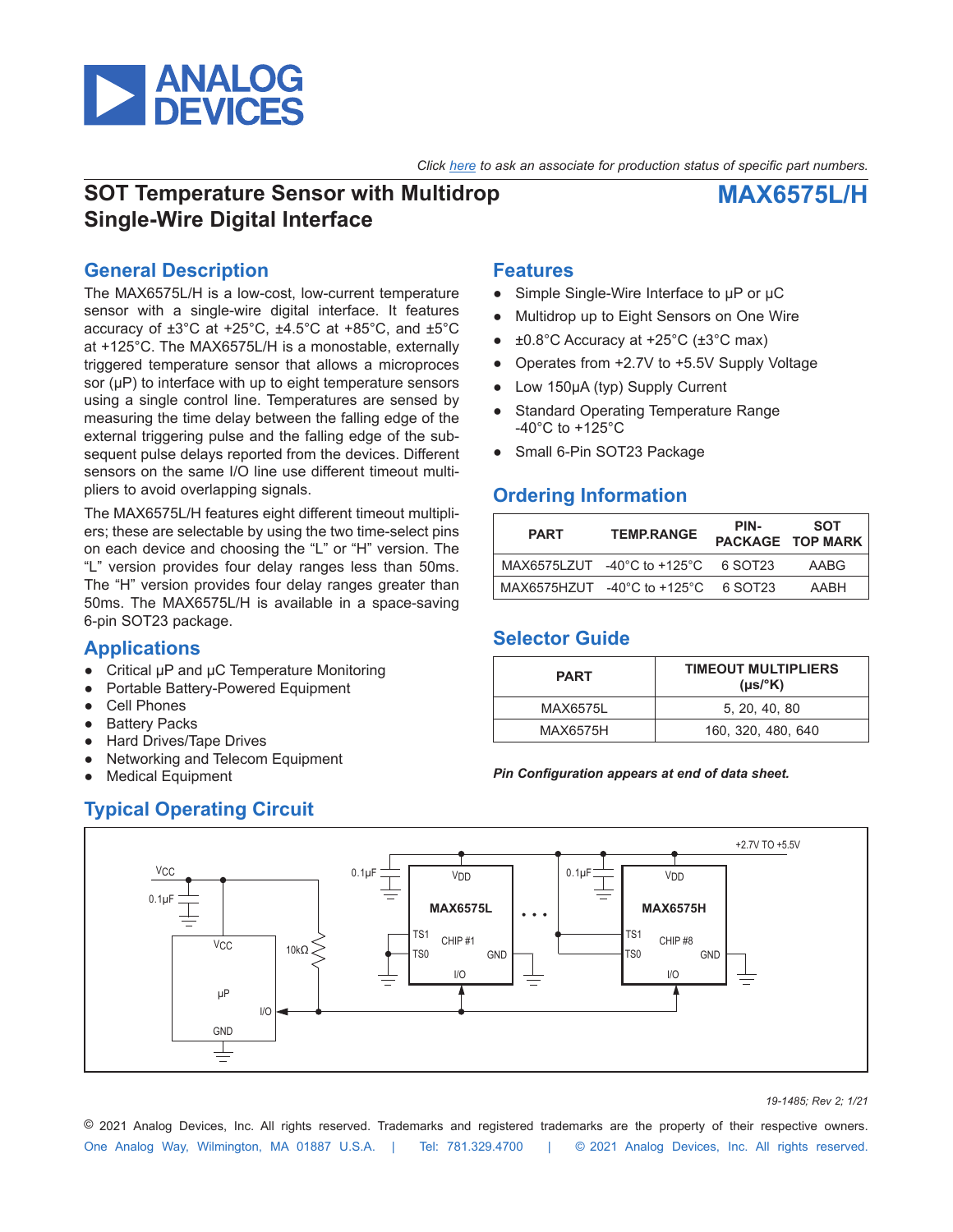# **Absolute Maximum Ratings**

| Terminal Voltage (with respect to GND) | Continuous Power Dissipation ( $T_A$ = +70°C)   |  |
|----------------------------------------|-------------------------------------------------|--|
|                                        | 6-Pin SOT23 (derate 7.10mW/°C above +70°C)571mW |  |
|                                        | Operating Temperature Range 40°C to +125°C      |  |
|                                        |                                                 |  |
|                                        |                                                 |  |

*Stresses beyond those listed under "Absolute Maximum Ratings" may cause permanent damage to the device. These are stress ratings only, and functional operation of the device at these or any other conditions beyond those indicated in the operational sections of the specifications is not implied. Exposure to absolute maximum rating conditions for extended periods may affect device reliability.*

## **Electrical Characteristics**

(V<sub>DD</sub> = +2.7V to +5.5V, T<sub>A</sub> = -40°C to +125°C, unless otherwise noted. Typical values are specified at T<sub>A</sub> = +25°C and V<sub>DD</sub> = +5V, unless otherwise noted.)

| <b>PARAMETER</b>                             | <b>SYMBOL</b>      | <b>CONDITIONS</b>                                   |                                         | <b>MIN</b> | <b>TYP</b> | <b>MAX</b> | <b>UNITS</b> |
|----------------------------------------------|--------------------|-----------------------------------------------------|-----------------------------------------|------------|------------|------------|--------------|
| V <sub>DD</sub> Range                        | $V_{DD}$           |                                                     |                                         | 2.7        |            | 5.5        | $\vee$       |
| Supply Current                               |                    |                                                     | $T_A$ = -40°C to +85°C                  |            | 150        | 250        |              |
|                                              | <sup>I</sup> DD    | $VDD = 5.5V$                                        | $T_A = -40^{\circ}C$ to $+125^{\circ}C$ |            |            | 400        | μA           |
|                                              |                    | $T_A = -20$ °C                                      |                                         | $-7.5$     | ±1.1       | $+7.5$     |              |
|                                              |                    | $T_A = 0$ °C                                        |                                         | $-5.5$     | ±0.9       | $+5.5$     |              |
| Temperature Sensor Error<br>(Note 1)         |                    | $T_A = +25$ °C                                      |                                         | $-3.0$     | ±0.8       | $+3.0$     | $^{\circ}C$  |
|                                              |                    | $T_A = +85$ °C                                      |                                         | $-4.5$     | ±0.5       | $+4.5$     |              |
|                                              |                    | $T_A = +125$ °C                                     |                                         | $-5.0$     | ±0.5       | $+5.0$     |              |
| Output Pulse Delay                           | $t_{D1}$           |                                                     | $VTS1 = GND, VTS0 = GND$                |            | 5T         |            |              |
|                                              | $t_{D2}$           | MAX6575L,<br>T (temp) in $\mathrm{K}$ ,             | $V_{TS1}$ = GND, $V_{TS0}$ = $V_{DD}$   |            | 20T        |            | μs           |
|                                              | $t_{D3}$           | Figure 1                                            | $V_{TS1} = V_{DD}$ , $V_{TS0} = GND$    |            | 40T        |            |              |
|                                              | $t_{\rm D4}$       |                                                     | $V_{TS1} = V_{DD}$ , $V_{TS0} = V_{DD}$ |            | 80T        |            |              |
|                                              | $t_{D5}$           | MAX6575H,<br>T (temp) in $\mathrm{K}$ ,<br>Figure 1 | $V_{TS1}$ = GND, $V_{TS0}$ = GND        |            | 160T       |            |              |
|                                              | $t_{\text{D6}}$    |                                                     | $VTS1 = GND, VTS0 = VDD$                |            | 320T       |            |              |
|                                              | $t_{D7}$           |                                                     | $V_{TS1} = V_{DD}$ , $V_{TS0} = GND$    |            | 480T       |            |              |
|                                              | $t_{D8}$           |                                                     | $V_{TS1} = V_{DD}$ , $V_{TS0} = V_{DD}$ |            | 640T       |            |              |
| Output Pulse Low Time                        | $t_{L1-8}$         | Figure 1                                            |                                         |            | 5T         |            | μs           |
| Reset Pulse Width (Note 2)                   | <sup>t</sup> RESET | Figure 1                                            |                                         | 4.6        |            | 16.0       | ms           |
| Setup Time                                   | <sup>t</sup> SETUP | Figure 1                                            |                                         |            | 10         |            | μs           |
| Start Pulse (Note 3)                         | <sup>t</sup> START | Figure 1, $T_A$ = +25°C                             |                                         | 2.5        |            |            | μs           |
| Delay Time from Trigger to<br>Ready (Note 4) | <sup>t</sup> READY | Figure 1                                            |                                         |            |            | 520        | ms           |
| Glitch Immunity on I/O Input                 |                    |                                                     |                                         |            | 500        |            | ns           |
| Time-Select Pin Logic Levels                 | $V_{IL}$           |                                                     |                                         |            |            | 0.8        | V            |
|                                              | $V_{\text{IH}}$    |                                                     |                                         | 2.3        |            |            |              |
| I/O Output Voltage Low                       |                    | $V_{DD}$ > 4.5V, $I_{SINK}$ = 3.2mA                 |                                         |            |            | 0.4        | $\vee$       |
|                                              | $V_{OL}$           | $V_{DD}$ > 2.7V, $I_{SINK}$ = 1.2mA                 |                                         |            |            | 0.3        |              |
| I/O Input Voltage Low                        | $V_{\vert L}$      |                                                     |                                         |            |            | 0.8        | V            |
| I/O Input Voltage High                       | $V_{\text{IH}}$    |                                                     |                                         | 2.3        |            |            | $\vee$       |

**Note 1:** See Temperature Accuracy histograms in *Typical Operating Characteristics*.

**Note 2:** Guaranteed by design. Not production tested.

**Note 3:** Limit maximum start pulse at 1ms to avoid timing overlap.

**Note 4:** If no reset pulse is applied.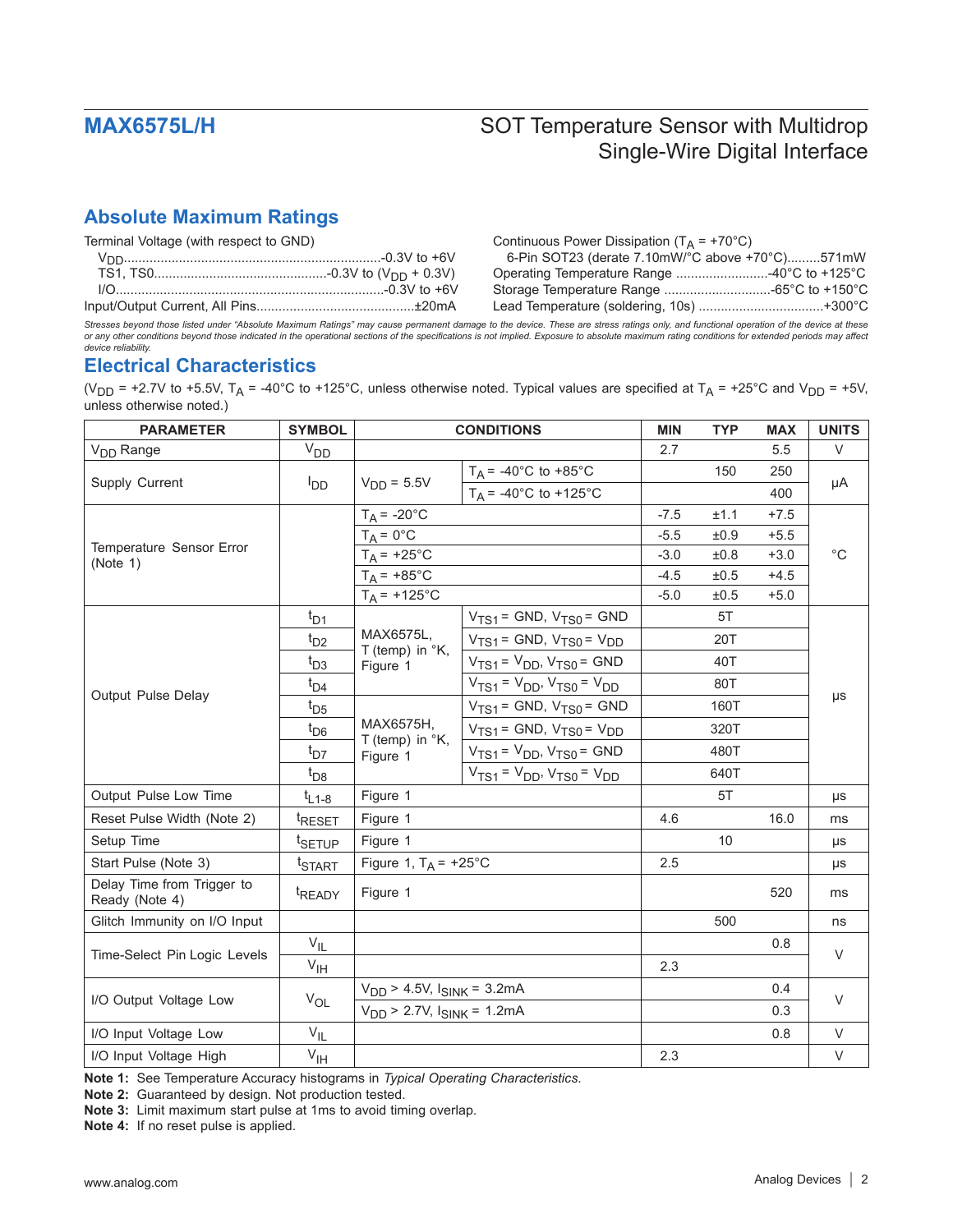# **Typical Operating Characteristics**

( $VDD = +5V$ ,  $TA = +25^{\circ}C$ , unless otherwise noted.)



# **Pin Configuration**

| <b>PIN</b> | <b>NAME</b>     | <b>FUNCTION</b>                                                                                                                                                                                           |
|------------|-----------------|-----------------------------------------------------------------------------------------------------------------------------------------------------------------------------------------------------------|
|            | V <sub>DD</sub> | Positive Supply Voltage                                                                                                                                                                                   |
| っ          | <b>GND</b>      | Ground                                                                                                                                                                                                    |
| 3          | N.C.            | No Connect. Connect pin to GND or leave open.                                                                                                                                                             |
| 4, 5       | TS0. TS1        | Time-Select Pins. Set the time delay factor by connecting TS1 and TS0 to either $V_{DD}$ or GND. See Table 1.                                                                                             |
| 6          | 1/O             | Bidirectional Interface Pin. A time delay between when the part is initiated externally by pulling I/O low and<br>when the part subsequently pulls I/O low, is proportional to absolute temperature (°K). |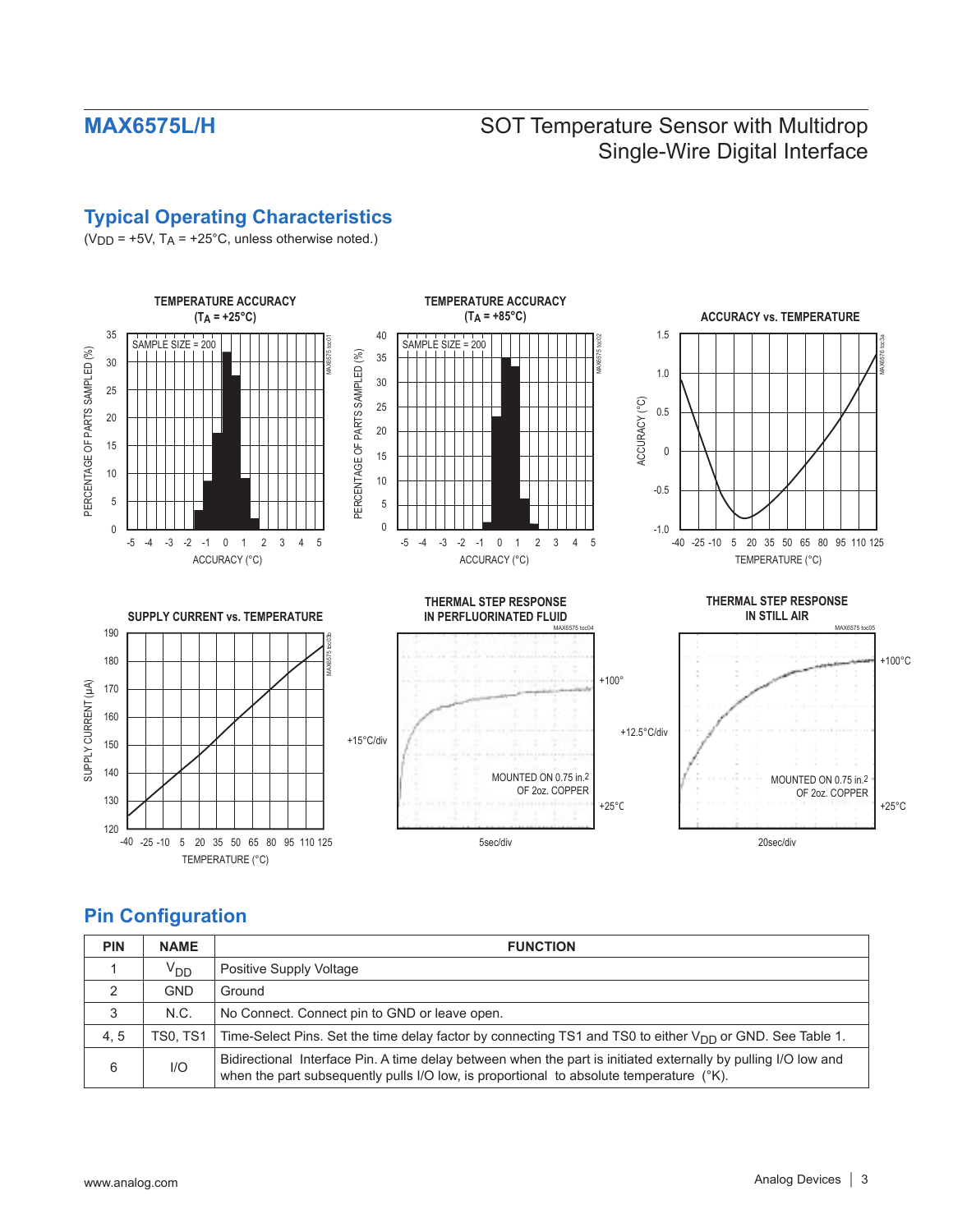### **Detailed Description**

The MAX6575L/H low-cost, low-current (150μA typ) temperature sensor is ideal for interfacing with microcon trollers or microprocessors. The MAX6575L/H is a monostable, externally triggered temperature sensor that uses a Temp→Delay conversion to communicate with a μP over a single I/O line. Time-select pins (TS1, TS0) permit the internal temperature-controlled oscillator (TCO) to be scaled by four preset timeout multipliers, allowing eight separate temperature sensors to share one I/O line. Different sensors on the same I/O line will use different timeout multipliers to avoid overlapping signals.

### **Operating the MAX6575L/H**

Figure 1 illustrates the timing for the MAX6575L/H. When the device is powered up, it assumes a ready state where it awaits an external trigger at the I/O pin. The I/O pin of the MAX6575L/H has an open-drain output structure that requires a pullup resistor to maintain the proper logic levels. Once the I/O pin is pulled low and then released, control of the I/O pin is transferred to the MAX6575L/H. The temperature conversion begins on the falling edge of the externally triggered pulse. The I/O line is pulled low at a later time. That time is determined by the device temperature and the Time Select pins (TS1, TS0). The I/O line remains low for 5Tμs, where T is the temperature in degrees Kelvin. The temperature of the device is represented by the edgeto-edge delay of the externally triggered pulse and the falling edge of the subsequent pulse originating from the device. The device can be manually reset by pulling the I/O line low for more than tRESET (16ms max). The device will automatically reset after a

## **TIME-SELECT PINS TIMEOUT MULTIPLIERS (μs/°K) TS1 TS0 MAX6575L MAX6575H** GND | GND | 5 | 160 GND | V<sub>DD</sub> | 20 | 320 V<sub>DD</sub> | GND | 40 | 480 VDD VDD 80 640

### **Table 1. Time-Select Pin Configuration**

maximum delay of 520ms, at which point it will again be in a ready state awaiting a start pulse.

Definition of Terms:

- tRESET: Time I/O must be externally pulled low to guarantee the MAX6575L/H is in a ready state awaiting external trigger. (Part will assume a ready state after 520ms without a reset pulse.)
- $t_{SFTUP}$ : Time I/O must be high prior to a start pulse.
- tSTART: Trigger pulse which starts the on-chip timing sequence on its falling edge.
- $t_{\text{Dx}}$ : Timing delay between the falling edge of the start pulse and the falling edge initiated by CHIP#x.

 $t_{\text{Ly}}$  I/O pulse low time (5Tus).

t<sub>READY</sub>: Time after falling edge of start pulse when the MAX6575L/H will reset itself and await the next external trigger.

The temperature, in degrees Celsius, may be calculated as follows:

 $T(^{\circ}C)$  = [t<sub>Dx(μs)</sub> / timeout multiplier(μs/ $^{\circ}$ K)] - 273.15 $^{\circ}$ K **Time-Select Pins (TS1, TS0)**



*Figure 1. Timing Diagram*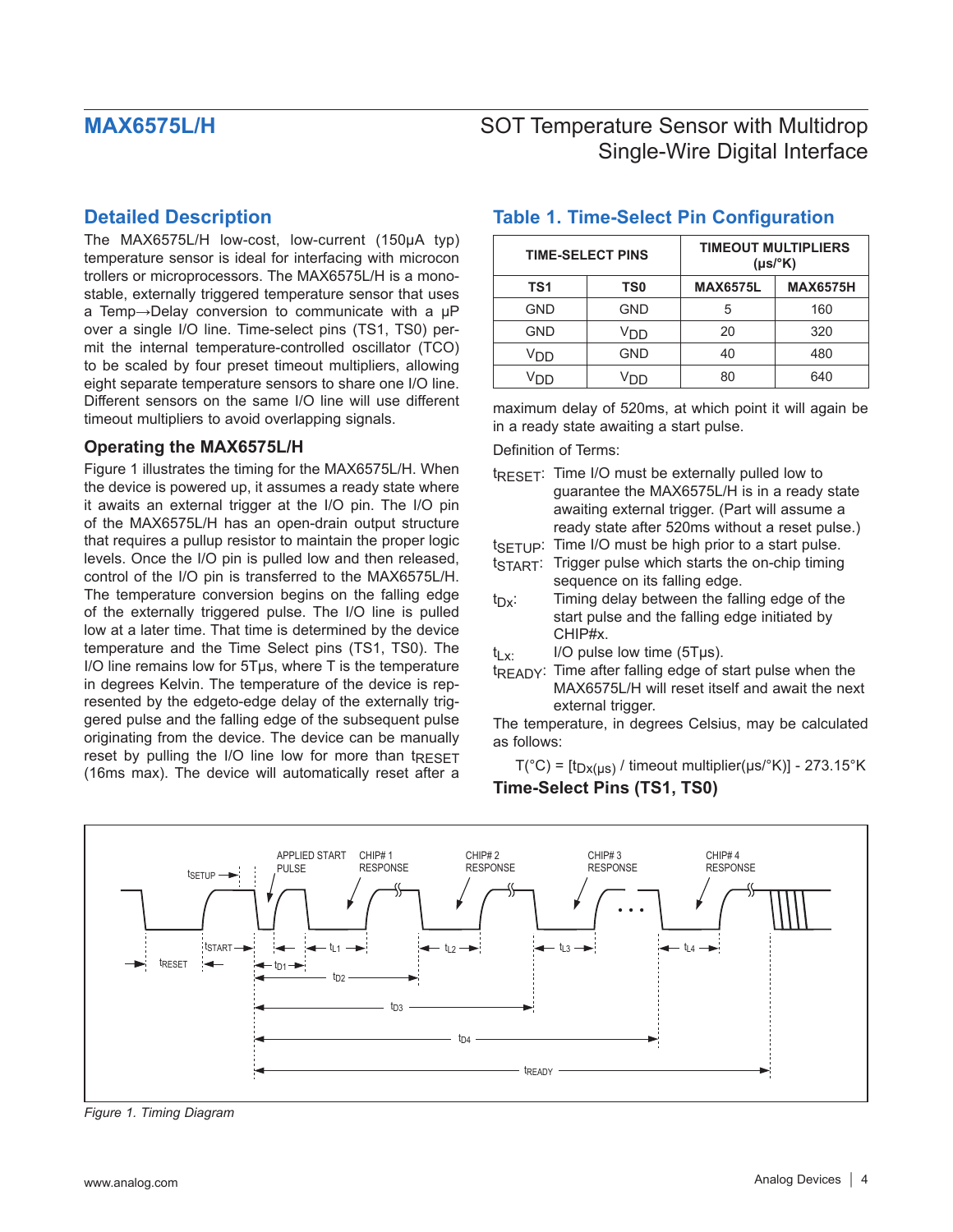| <b>TIMEOUT</b><br><b>MULTIPLIER</b> |   |      | <b>MAX6575L</b> |       | <b>MAX6575H</b> |      |      |      |
|-------------------------------------|---|------|-----------------|-------|-----------------|------|------|------|
|                                     | 5 | 20   | 40              | 80    | 160             | 320  | 480  | 640  |
| 5                                   |   | >165 | >165            | >165  | >165            | >165 | >165 | >165 |
| 20                                  |   |      | 95.5            | >165  | >165            | >165 | >165 | >165 |
| 40                                  |   |      |                 | 132.0 | >165            | >165 | >165 | >165 |
| 80                                  |   |      |                 |       | 153.5           | >165 | >165 | >165 |
| 160                                 |   |      |                 |       |                 | >165 | >165 | >165 |
| 320                                 |   |      |                 |       |                 |      | 70.2 | >165 |
| 480                                 |   |      |                 |       |                 |      |      | 37.9 |
| 640                                 |   |      |                 |       |                 |      |      |      |

## **Table 2. Allowable Temperature Differential (°C)**

## **Table 3. Typical Peak Noise Amplitude**

| <b>PARAMETER</b>                           | <b>MAX6575L</b> |       |       |        | <b>MAX6575H</b> |        |        |        |
|--------------------------------------------|-----------------|-------|-------|--------|-----------------|--------|--------|--------|
| Timeout<br>Multiplier                      | 5               | 20    | 40    | 80     | 160             | 320    | 480    | 640    |
| <b>Noise</b><br>Amplitude<br>$(^{\circ}C)$ | $\pm 0.33$      | ±0.15 | ±0.15 | ±0.098 | ±0.091          | ±0.063 | ±0.043 | ±0.037 |

Table 1 shows the configuration of the Time-select pins for the MAX6575L/H. Each device allows four selectable timeout multipliers intended to prevent overlapping when multiple devices are used on the same I/O line. Tie TS1 and TS0 to either GND or  $V_{DD}$  to select the desired temperature multiplier.

To monitor several chips on the same I/O line, different timeout multipliers should be selected using the TS1 and TS0 pins. The timeout periods are then scaled so that the response times will not overlap (see *Timeout Selection*).

## **Applications Information**

### **Timeout Selection**

Under extreme temperature conditions, it is possible for an overlap to occur between the timeout delays of different sensors in a multidrop configuration. This overlap can occur only if the temperature differential recorded between two devices is very large. Timeout overlaps can be avoided in multidrop configurations by selecting the appropriate timeout multipliers. Table 2 illustrates the allowable temperature differential between devices when the maximum error is present on each device. Allowable temperature differentials greater than 165°C indicate no overlap.

For example, if the maximum temperature differential in a system is 80°C, the only combinations of timeout multipliers that could result in timeout overlap would be a 320:480μs/°K (70.2°C) or a 480:640μs/°K (37.9°C) combination. As long as these combinations of timeout multipliers are not used in the same multidrop configuration, no overlap can occur. Thus, seven MAX6575L/H parts can be used in the same multidrop configuration if the maximum temperature differential between parts is 80°C. A similar analysis shows that four MAX6575L/H parts can be used when the maximum temperature differential extends over the entire 165°C range of the part.

### **Noise Considerations**

The accuracy of the MAX6575L/H timeout delay is susceptible to noise generated both internally and externally. The effects of external noise can be minimized by placing a 0.1μF ceramic bypass capacitor close to the device's supply pin. Internal noise is inherent in the operation of the device and is detailed in Table 3. Internal averaging minimizes the effect of this noise when using longer timeout multipliers. The effects of this noise are included in the overall accuracy of the device as specified in the *Electrical Characteristics table*.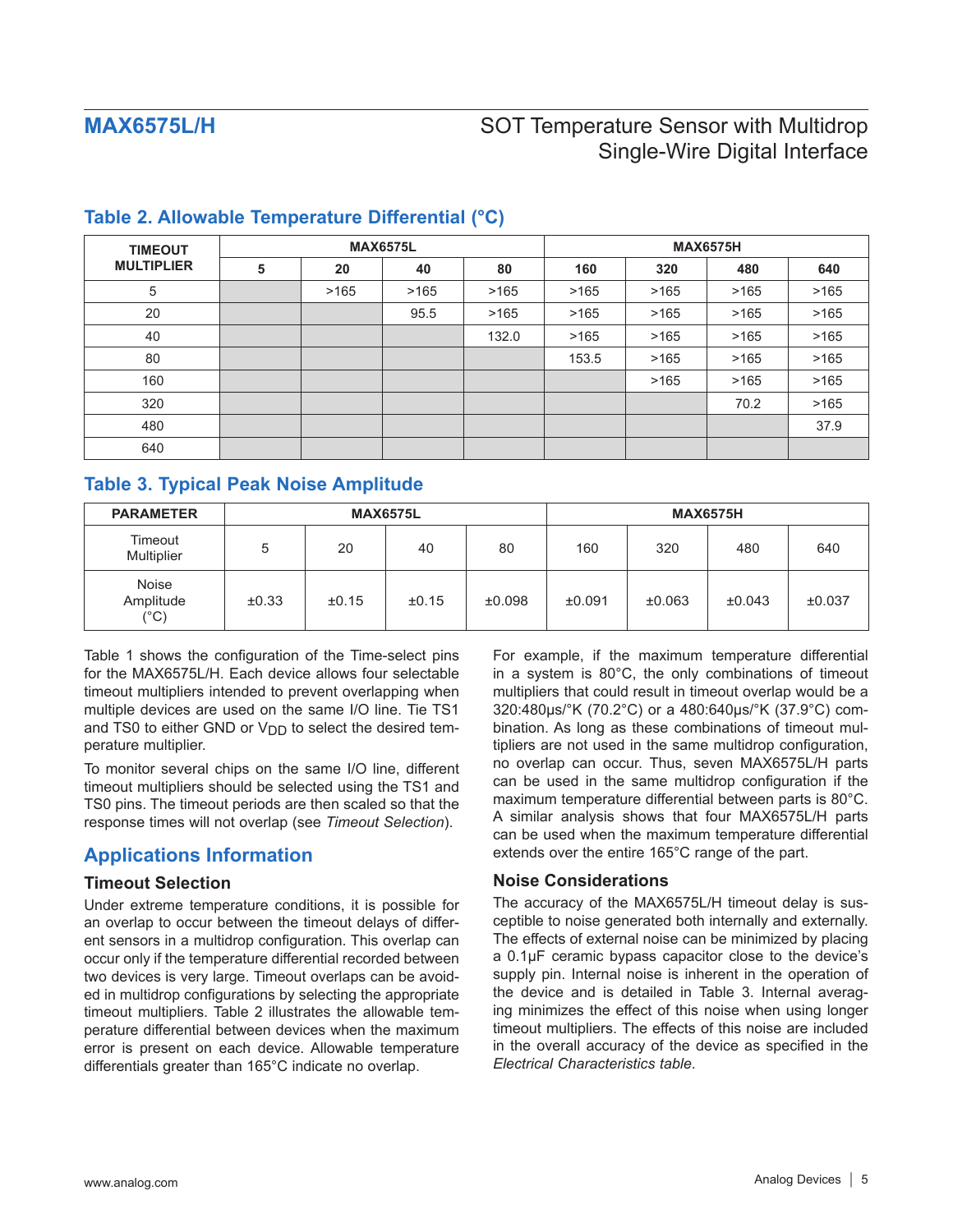

*Figure 2. Interfacing Multiple Devices with a Microcontroller*

### **Interfacing Multiple Devices with a Microcontroller**

Figure 2 shows how to interface multiple MAX6575L/H devices with an 8051 microcontroller. The first device, T1, is configured for a timeout multiplier of 40μs/°K, while the second device, T2, is configured for a timeout multiplier of 80μs/°K to avoid overlap. The microcontroller takes in temperature values from both sensors, T1 and T2, on a single port pin, P3.7. The microcontroller displays five times the temperature in degrees Celsius in binary on Port 1. A switch connected to a pull-up resistor at Port 3.5 selects which temperature is displayed: open = T1, closed = T2. Code is provided for this application as Listing 1.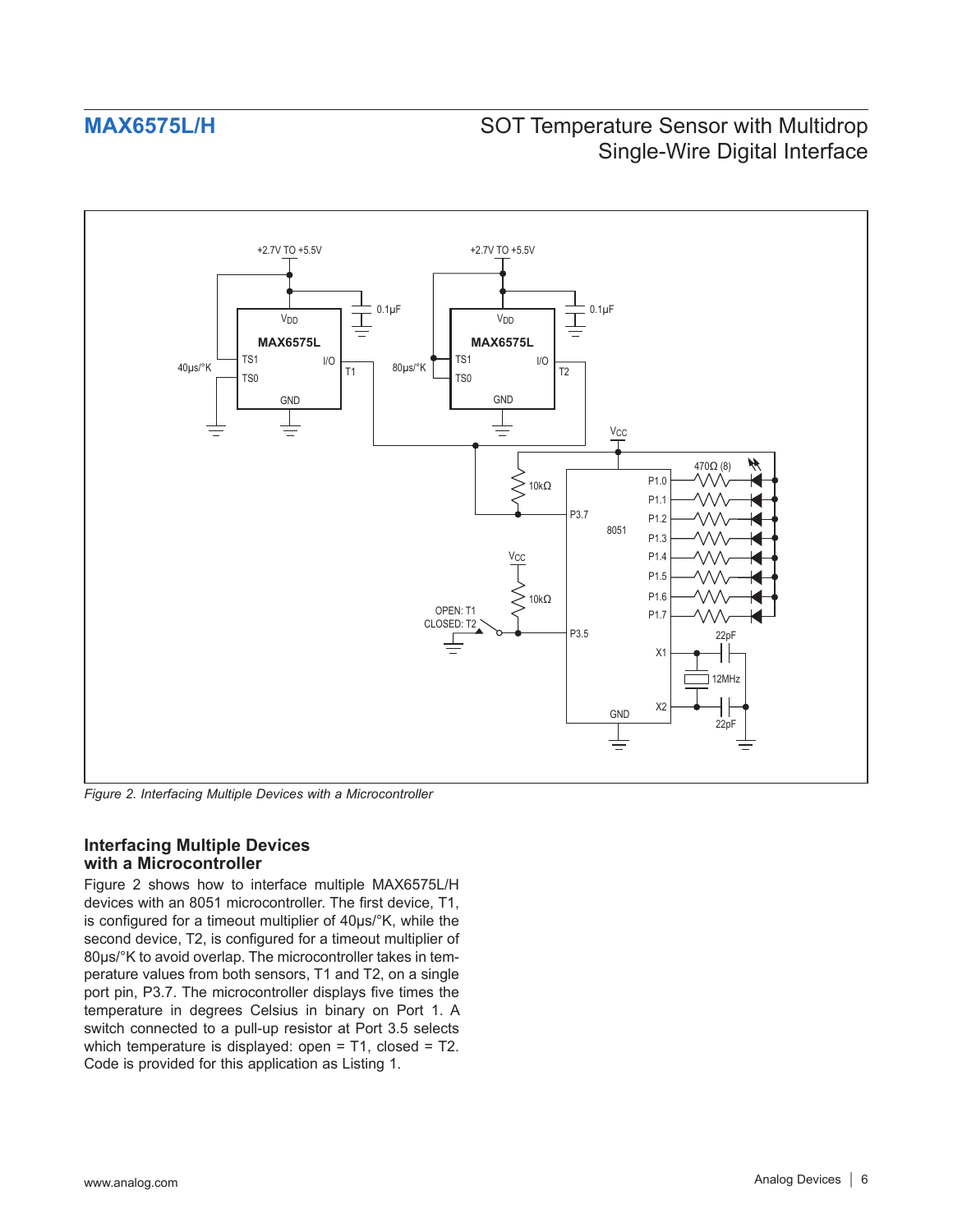# **Listing 1. 8051 Code Example**

|               |      |                               | ; Demonstration and test code for MAX6575 Temp to Delay<br>; Takes in temperature values from 2 sensors on single |
|---------------|------|-------------------------------|-------------------------------------------------------------------------------------------------------------------|
|               |      |                               | ; port pin, P3.7 and displays temp as 5 times C in binary on                                                      |
|               |      |                               | ; port 1. port 3.5 selects which temp displayed- H=1, L=2.                                                        |
|               |      |                               | ; example: room temp= 21 C, display 105 or 01101001 on P1                                                         |
|               |      |                               |                                                                                                                   |
| ; EQUATES     |      |                               |                                                                                                                   |
| TEMP1H        | EQU  | 10H                           | TEMPERATURE 1;                                                                                                    |
| <b>TEMP1L</b> | EQU  | 11H                           |                                                                                                                   |
| TEMP2H        | EQU  | 12H                           | TEMPERATURE 2                                                                                                     |
| TEMP2L        | EQU  | 13H                           |                                                                                                                   |
| D1            | EQU  | 30H                           | delay scratch registers,                                                                                          |
| D2.           | EQU  | 31H                           |                                                                                                                   |
| D3            | EQU  | 32H                           |                                                                                                                   |
| ; PINS        |      |                               |                                                                                                                   |
| IOPIN         | BIT  | P3.7                          | single pin interface;                                                                                             |
| SLCT          | BIT  | P3.5                          | ; select display $1/2 = H/L$                                                                                      |
| ; MAIN        |      |                               |                                                                                                                   |
|               | ORG  | 0                             | note one isr's used- timer overflow;                                                                              |
|               | AJMP | BEGIN                         | ;jump over isr's                                                                                                  |
|               | ORG  | 0BH                           | timer 0 overflow- error;                                                                                          |
|               | CLR. | TF0                           | ; clear timer overflow                                                                                            |
|               | POP  | ACC                           | ; unstack return address                                                                                          |
|               | POP  | ACC                           | ; unstack return address                                                                                          |
|               | PUSH | LOW (DOTMP)                   | ; return to top on error                                                                                          |
|               | PUSH | HIGH (DOTMP)                  | ; return to top on error                                                                                          |
|               | CLR  | TR0                           | clear timer run;                                                                                                  |
|               | RETI |                               | ;error                                                                                                            |
|               | org  | 30h                           |                                                                                                                   |
| BEGIN:        | MOV  | SP,#70h                       | ;set sp at 70H                                                                                                    |
|               |      | setup timer0 to do timing;    |                                                                                                                   |
|               | MOV  | TMOD, #01H                    | t0 timer 16 bit;                                                                                                  |
|               | MOV  | IE,#82H                       | enable tf0 irq- error;                                                                                            |
| $\ddot{ }$    |      | ; inits done- measure 2 temps |                                                                                                                   |
| DOTMP:        | MOV  | TH0,#0                        | ;zero counter                                                                                                     |
|               | MOV  | TL0,#0                        | ; zero counter                                                                                                    |
|               | SETB | TR0                           | ;start timer                                                                                                      |
|               | CLR  | IOPIN                         | write pin low- start;                                                                                             |
|               | CALL | DLYP1                         | ;100 uS min low                                                                                                   |
|               | SETB | IOPIN                         | ;bring high                                                                                                       |
| ;do temp 1    |      |                               |                                                                                                                   |
|               | MOV  | RO, #TEMP1H                   | ; point at temp1- high byte                                                                                       |
|               | CALL | GTTP                          | ;get temp1                                                                                                        |
| ;do temp 2    |      |                               |                                                                                                                   |
|               | MOV  | R0,#TEMP2H                    | ; point at temp2- high byte                                                                                       |
|               | CALL | <b>GTTP</b>                   | ;get temp2                                                                                                        |
|               |      |                               |                                                                                                                   |
|               | CLR  | TR0                           | ; stop timer- acquistion done                                                                                     |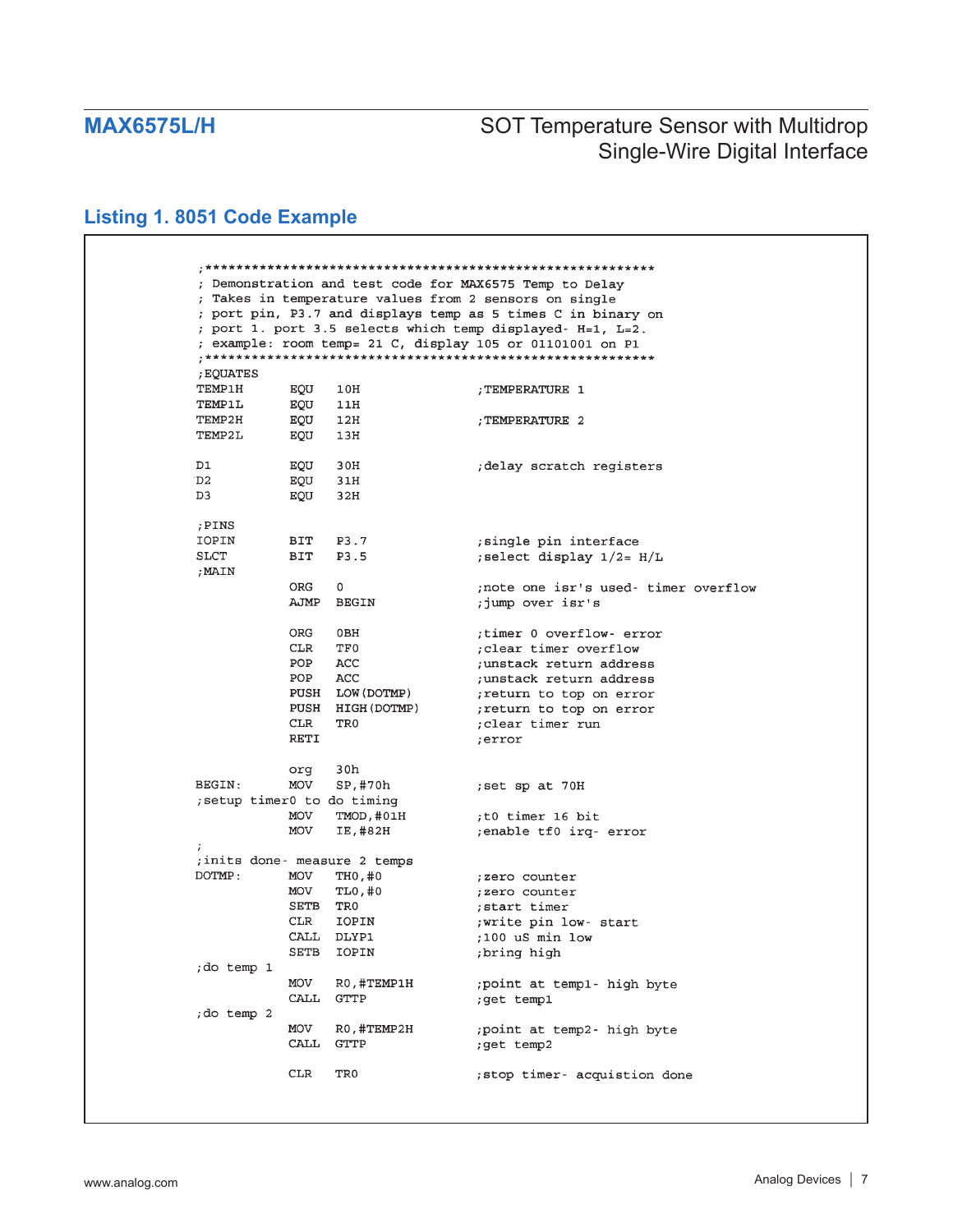## **Listing 1. 8051 Code Example (continued)**

; 2 temps are stored- display bin value of selected on P1 ; temps are 40T, 80T- times are in us MOV RO, #TEMP1L ; get temp1- low byte (40T) R4,#3 ; shift right 3x for 5x temp, div 8 MOV CALL TMTOC ; convert delay to degrees C x 5 P3.5, DSP2 ; if select low, display temp2 JNB ; get temperature MOV A, TEMP1L CPL  $\mathbf{A}$ ; invert it for active low led's **MOV**  $P1, A$ display this temp; ; get temp2- low byte (80T) DSP2: MOV RO, #TEMP2L MOV R<sub>4</sub>, #4 ; shift right 4x for 5x temp, div 16 CALL TMTOC ; convert delay to degrees C x 5 ; convert delay to degrees C x 5<br>; if select high, display templ above<br>; get temperature<br>; invert it for active low led's  $JB$ P3.5, DSP1 MOV A, TEMP2L CPL  $\Delta$ ; invert it for active low led's MOV  $P1, A$ ; display this temp ; done ; wait for 600 ms and do it again DSP1: MOV D3,#60  $DLL1$ : MOV D2, #100  $DLL2$ : MOV D1,#50 ; inner loop DJNZ D1, DLLLP<br>DJNZ D2, DLL2 ,100p 100 us DLLLP: ; loop 10 ms DJNZ D3, DLL1 ;loop 600ms JMP DOTMP ;loop forever ; subroutines ;GET TEMP- main, capture timer0 to @r0 after pin low edge JB IOPIN, GTTP : wait for low- irq gets hangs  $GTTTP:$ MOV A, THO ;get high- quick ;get low- quick MOV B, TLO CJNE A, THO, ROLL check rollover msb; NOROL JMP  $, no$ ROLL: get high again; **MOV** A, THO MOV B, TLO ;get low again NOROL: MOV @RO, A ;stash msb INC RO ;point next MOV ;stash 1sb @R0.B WAITH: JNB IOPIN, WAITH : wait for low- irq gets hangs **RET** ; sub; converts uS to degrees c x 5, R4 is # of right shifts TMTOC: CALL SHRO ; shift right DJNZ R4, TMTOC ; loop til shifted= 5x MOV  $A,@RO$ ;get x5 lsb  $\mathbf{C}$  $CLR$ ready for subb; SUBB A, #055H ; low byte of 273 x 5- offset MOV  $@RO$ , A ;stash back ;point hi DEC R<sub>0</sub> MOV  $A,$  @RO ;get hi- prop carry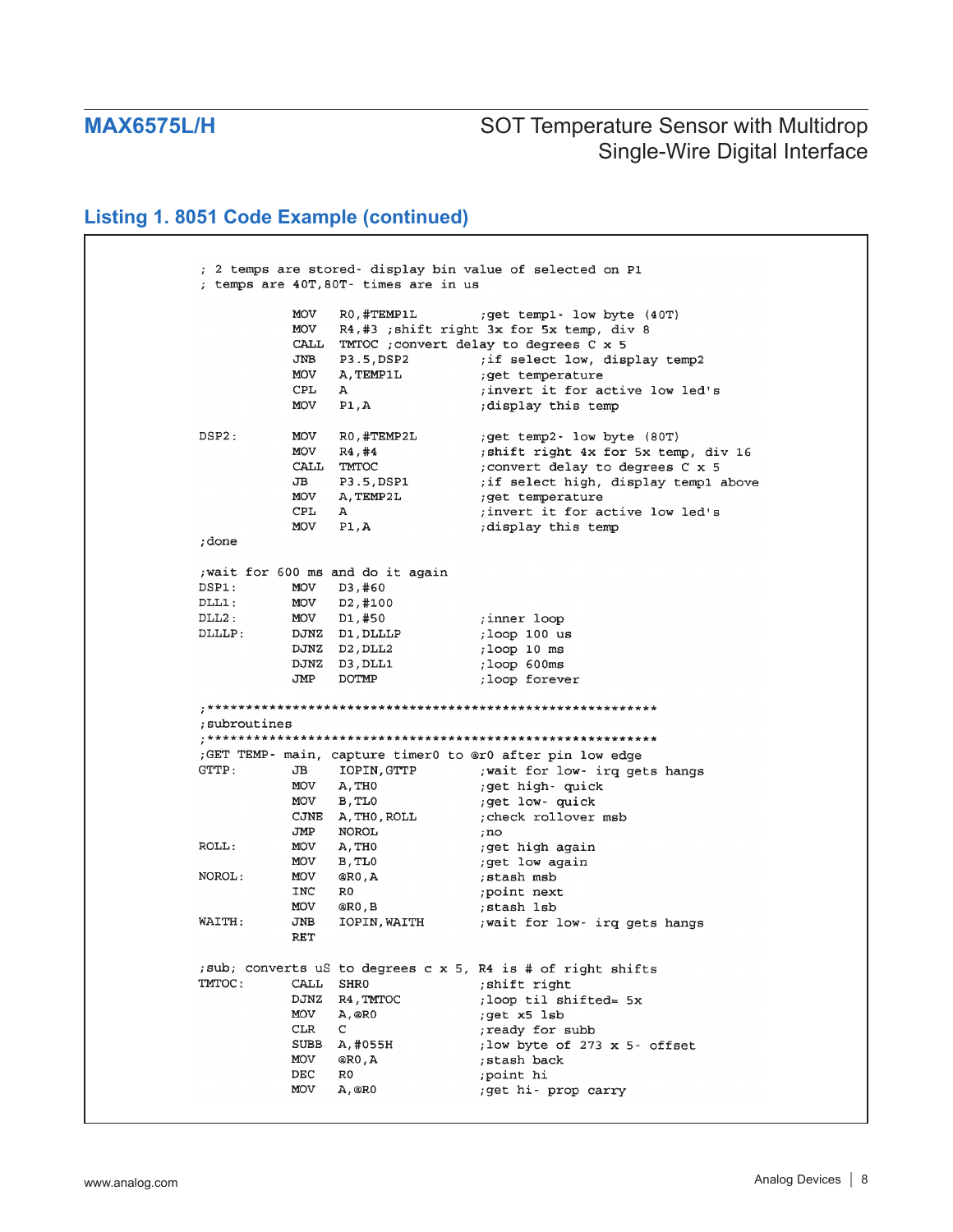# **Listing 1. 8051 Code Example (continued)**



## **Pin Configuration**



## **Package Information**

For the latest package outline information and land patterns (footprints), go to **[www.maximintegrated.com/packages](http://www.maximintegrated.com/packages)**. Note that a "+", "#", or "-" in the package code indicates RoHS status only. Package drawings may show a different suffix character, but the drawing pertains to the package regardless of RoHS status.

| <b>PACKAGE</b><br><b>TYPE</b> | <b>PACKAGE</b><br><b>CODE</b> | <b>OUTLINE</b><br>NO. | <b>LAND</b><br><b>PATTERN</b><br>NO. |
|-------------------------------|-------------------------------|-----------------------|--------------------------------------|
| 6 SOT23                       | U6-4                          | 21-0058               | 90-0175                              |